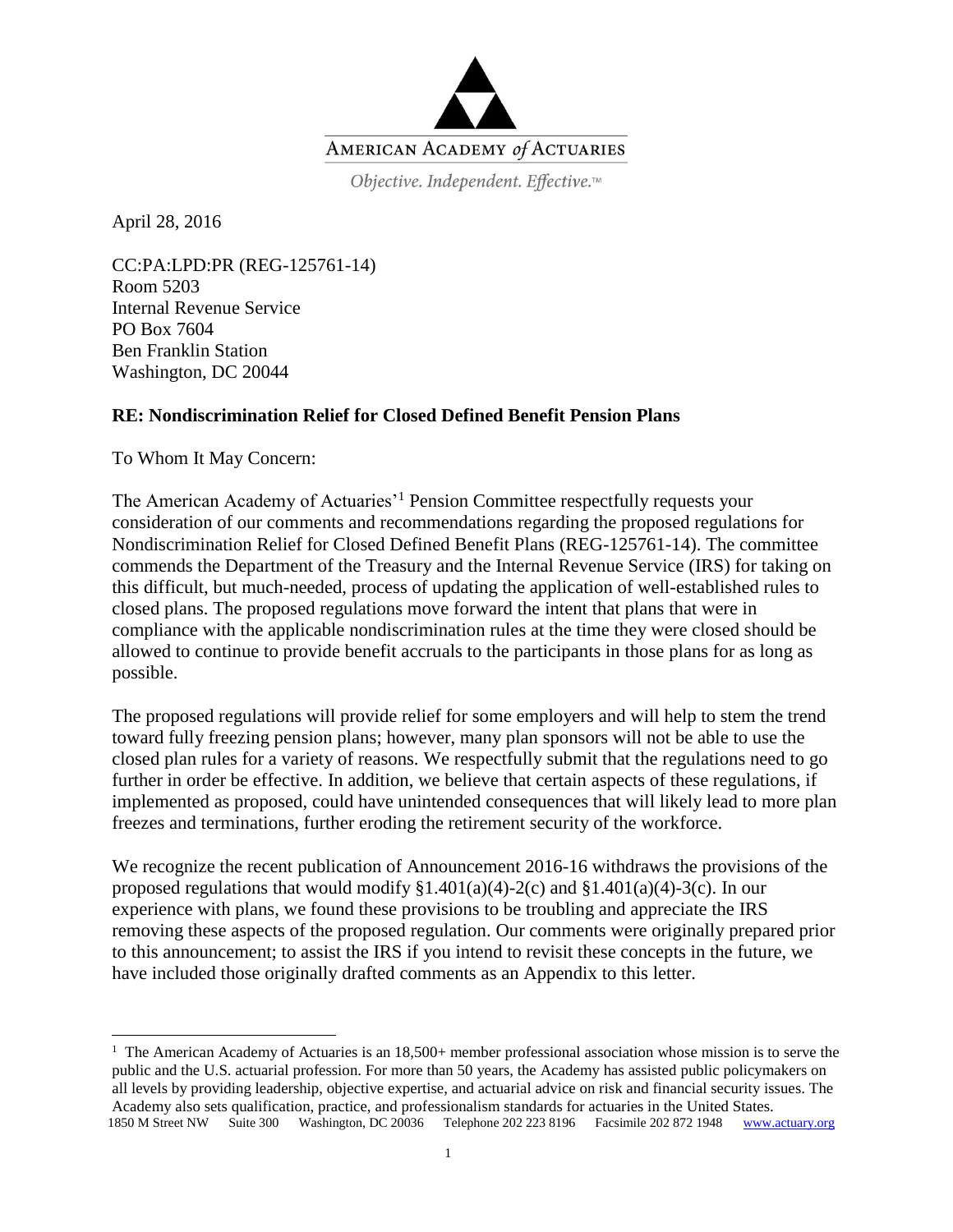### **Relief for Closed Plans**

### *Relief From Cross-Testing Gateway for Aggregated DB/DC Plans*

We appreciate the common-sense approach taken that a closed plan that initially grandfathered a reasonably broad group of participants (demonstrated by being able to satisfy the usual nondiscrimination rules for a five-year period thereafter) be permitted to be aggregated with a defined contribution (DC) plan and tested on a benefits basis thereafter without satisfying a gateway test. We believe that this approach reasonably balances the desirability of avoiding plan freezes with the need to ensure that the grandfathered group is reasonably nondiscriminatory and that the remaining employees are provided reasonable DC allocations. However, the conditions imposed on use of the relief will greatly limit the number of closed plans that would be able to use it, and we believe that a balance can be reasonably struck in a different manner that would allow more plan sponsors to use the revised testing rules.

#### *Post-closure Requirements*

### Requirement to Satisfy Testing for Five Years

We ask that exceptions be added to prevent plan sponsors from losing relief because of corporate events (e.g., mergers, acquisitions, divestitures, facility closings) that occur during the five-year period after plan closure. Such business transactions can change the composition of the workforce in a way that causes a closed plan to fail testing, resulting in a loss of the testing relief under the proposal. Possible alternatives include:

- 1) Providing an alternative rule that if the plan, immediately after closure, passed testing using a 20 percent increased testing threshold (e.g., 70 percent becomes 84 percent, a nondiscriminatory classification test percentage of 30 percent becomes 36 percent), then the five-year requirement would not apply. An anti-abuse rule could be included such that if a divestiture or facility closing occurs within a short period—say one year—and results in the termination of employment of a significantly higher percentage of the grandfathered Non Highly Compensated Employees (NHCEs) than Highly Compensated Employees (HCEs), the alternative rule would cease to apply.
- 2) Allowing acquired employees to be ignored, or divested employees to continue to be counted, for purposes of meeting the testing requirements during the five-year period.

#### Plans That Took Advantage of Temporary Relief

We ask that deemed passage of the testing requirements for closed plans that resulted from using the temporary relief provided by Notice 2014-5 and Notice 2015-28 for 2014–2016 be included in the acceptable ways to satisfy the testing requirements for the five-year period beginning on the closing date. Without the temporary relief, some plan sponsors would have made the changes necessary to satisfy testing for a temporary period while IRS was considering more permanent changes to the rules, and thus would have been able to satisfy the five-year requirement. It appears that some of these plans that closed within the past five years may not be able to satisfy the five-year post-closure testing requirement using one of the enumerated methodologies in the proposed regulations (which do not include using the temporary relief).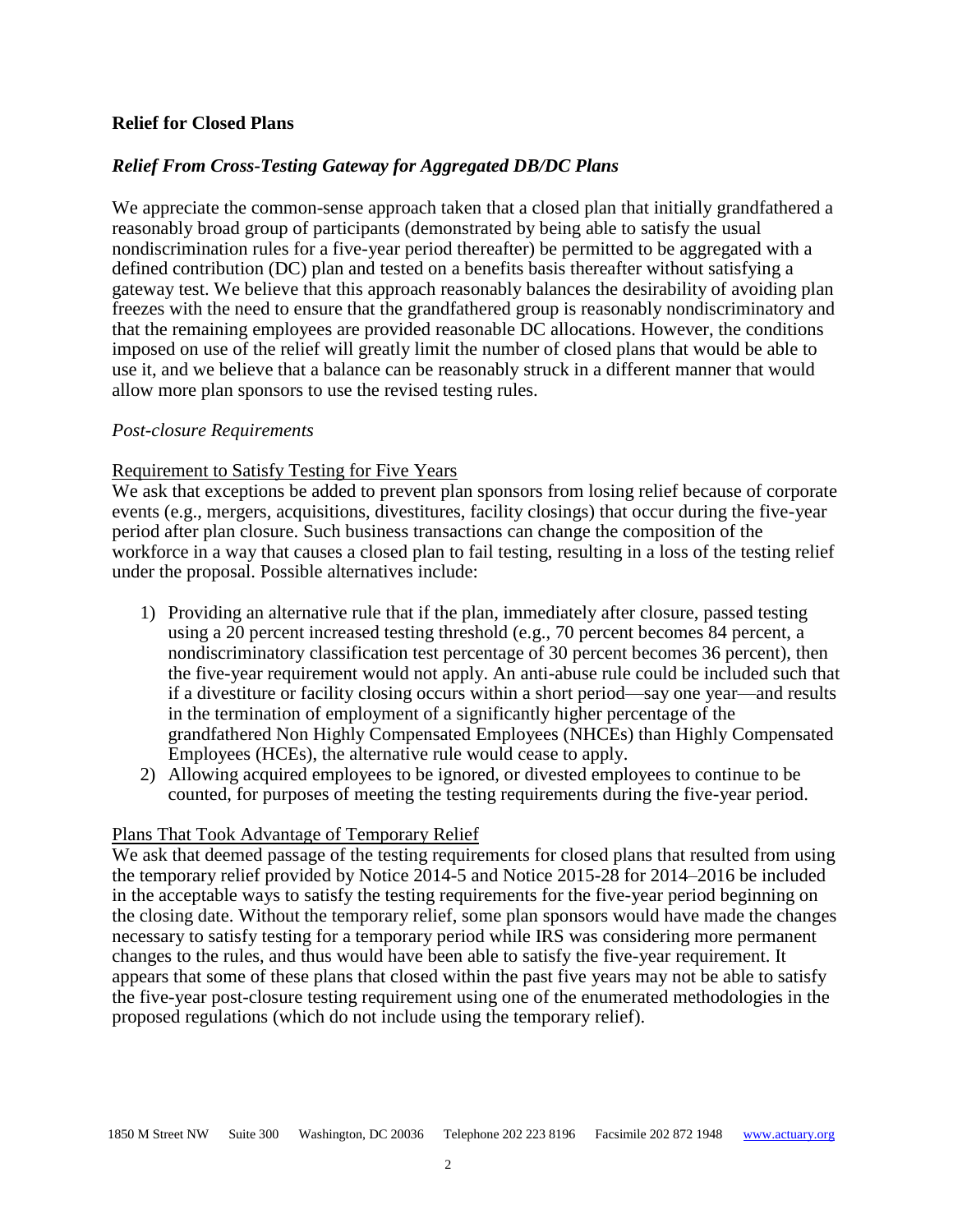## *Amendments in the Five-Year Period Preceding Plan Closure*

We believe that the requirement that no plan amendments occurred that increased the accrued benefit or future accruals of any participant or increased plan coverage during the five-year period pre-closure will bar many otherwise deserving plans from having access to this relief. We believe that most plans have some sort of amendment in any given five-year period and that any such amendments that are "nondiscriminatory" (see "Definition of Nondiscriminatory Amendments" later in our comments) should not preclude relief, particularly because plan sponsors had no warning that the amendment they were making—which even may have been very beneficial to plan participants—would have that result. Our concern about the restrictions on amendments in the five-year period extends to all the relief that is contingent on it, including the ability to use Defined Benefit Replacement Allocations (DBRAs) and to avoid Benefits, Rights and Features (BRF) testing on a match.

We believe that the following types of amendments should be permissible during the five-year period:

- 1) Early Retirement Windows: The window would already need to have been proven to be nondiscriminatory for both BRF and amounts testing under the current regulations.
- 2) Recent Cash Balance Conversions: Many plan sponsors changed from a final-averagepay (FAP) formula to a cash balance formula, before eventually closing the plan. Because cash balance plans accrue benefits in a different pattern than FAP plans, it seems unlikely that such a conversion would satisfy the condition to not increase *any* future accrual of *any* employee.
- 3) Small (but not clearly *de minimis*) Changes to Other Plan Provisions: Common examples of these changes include improvements to early retirement or optional form factors to replace outdated ones that may overcharge for the option, allowing part-time employees to participate, and including bonuses and overtime in compensation.
- 4) Amendments Affecting Only Inactive Participants: Amendments that do not affect active participants (e.g., retiree cost-of-living increases, or bulk lump sum offers for terminated vested employees) should not eliminate relief from testing with respect to which those participants are not included.
- 5) Collectively Bargained Benefit Improvements: Some plans cover both collectively bargained and non-bargained plan participants and have historically extended changes made pursuant to a new collective bargaining agreement to non-bargained participants (sometimes referred to as the "me too" approach). Given that these benefit improvements would not need to be tested for nondiscrimination if applied only to bargained employees in a stand-alone plan, they should not cause a plan covering bargained and non-bargained participants to lose relief.

# *Acquired Groups*

We ask that the same rule that applies for DBRAs when replacing a DB plan of a prior employer apply for relief both from the gateway and BRF testing—namely that the requirement that the DB plan have been in effect, and neither the benefit formula nor the coverage of the plan have been significantly amended for five years before the closure date, be replaced with a one-year requirement that takes the prior employer's plan into account.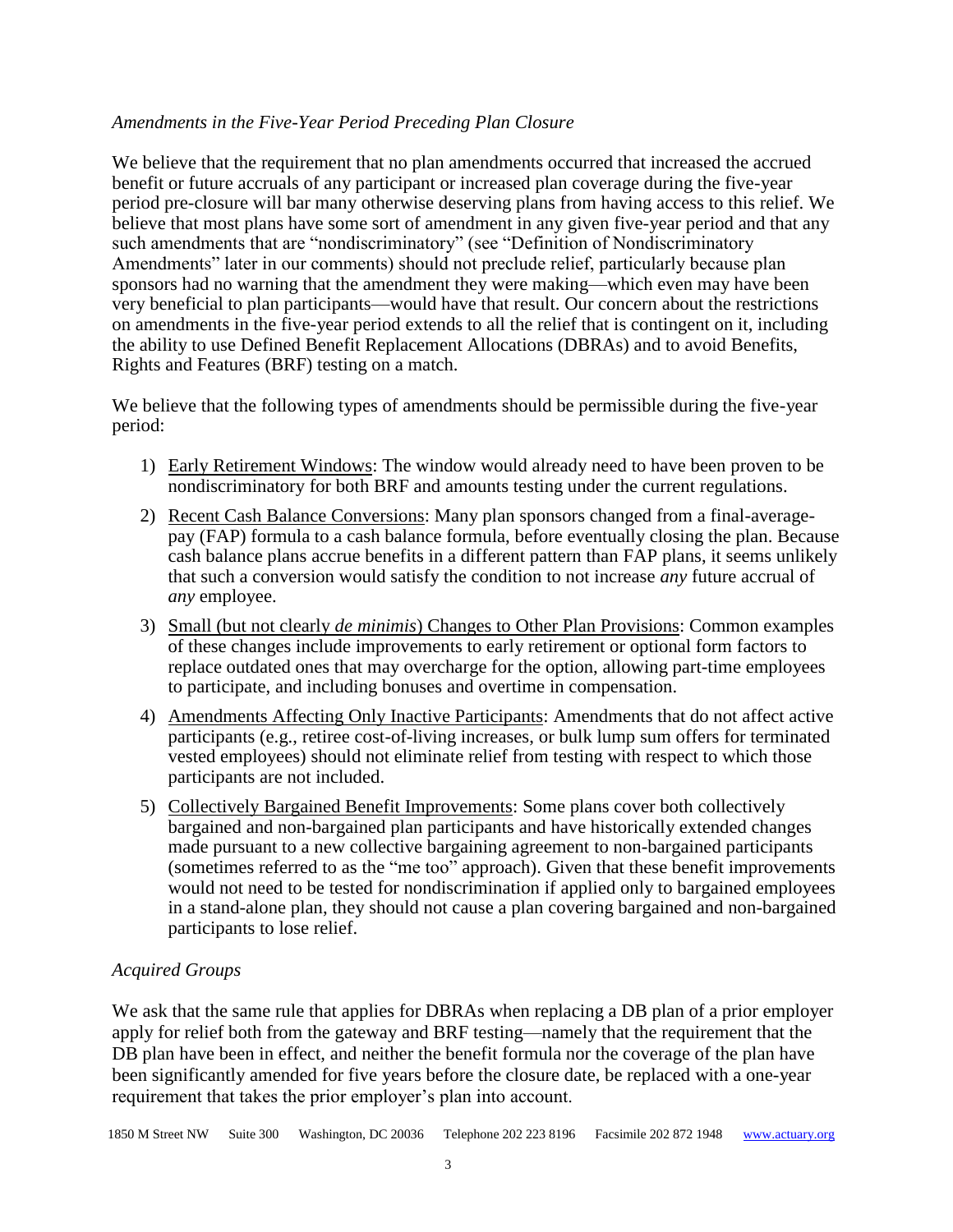### *Definition of Nondiscriminatory Amendments*

Certain amendments can be ignored under the proposed regulations for purposes of the prohibition on amendments provided that they are nondiscriminatory. While we agree that it is reasonable to require such amendments to be nondiscriminatory, the definition of "nondiscriminatory" in the proposed regulations as currently described is difficult to implement and will flag many common amendments as discriminatory.

The proposed regulations define a nondiscriminatory amendment as one that does not reduce the coverage ratio for either the plan as a whole or for the rate group defined by any HCE. There are a number of practical problems with how this requirement interacts with rate group testing under §401(a)(4) (also referred to as the "general test"). For large plans, rather than having potentially thousands of rate groups (one for each HCE), the general test has typically been performed by grouping accrual rates. It is unclear whether the prohibition against reducing any ratio percentage applies with respect to the rate group defined by each HCE, or with respect to these "banded" rate groups. If the requirement applies with respect to each HCE (rather than the banded groups), an amendment that occurred many years ago (but within five years after plan closure) could then require the general test run in the year of amendment to be redone twice, once ignoring the amendment, but also without the grouping of accrual rates, and then a second time reflecting the amendment (again without grouping). Even if banded groups are permitted to be used, the files, data, and systems needed to perform such testing may no longer exist, or may reside with an actuarial firm no longer providing services to the plan sponsor. Redoing these tests to establish that an amendment was nondiscriminatory would be burdensome and costly (if even possible).

Benefit improvements are permitted post-closure (e.g., to expand the formula to additional NHCEs or improve NHCE benefits to enable the plan to continue to satisfy coverage or the general test as the group becomes more heavily HCE), and it makes sense that those amendments should be required to be designed in a nondiscriminatory manner. However, an improvement that on its face seems nondiscriminatory will not necessarily satisfy a "no rate group coverage ratio may go down" rule as included in the proposed regulations. Any test that can be failed if even one rate group result declines is heavily dependent on random demographic changes outside the control of the plan sponsor—in fact, in many cases the only way to ensure compliance is to exclude HCEs from the improvement.

For example, the following changes may cause a plan to fail this test:

 $\overline{a}$ 

1) An across-the-board improvement in qualified joint and survivor annuity or early commencement factors in an integrated plan. 2 Integrated plans by necessity use imputed disparity in testing. When a plan benefit is improved (e.g., by replacing an outdated and therefore overly steep early commencement reduction with an actuarial equivalent reduction based on the current interest rate environment and updated mortality tables), the most valuable accrual rate (MVAR) for NHCEs will increase by proportionately less than for HCEs, because the portion of the total MVAR that comes from the (unimproved)

<sup>&</sup>lt;sup>2</sup> Many plans have improved their early commencement or joint and survivor optional form factors out of concern that changes in mortality and the interest rate environment may have raised questions about whether conversions included in the plan many years ago continue to satisfy IRC §411.

 <sup>1850</sup> M Street NW Suite 300 Washington, DC 20036 Telephone 202 223 8196 Facsimile 202 872 1948 [www.actuary.org](http://www.actuary.org/)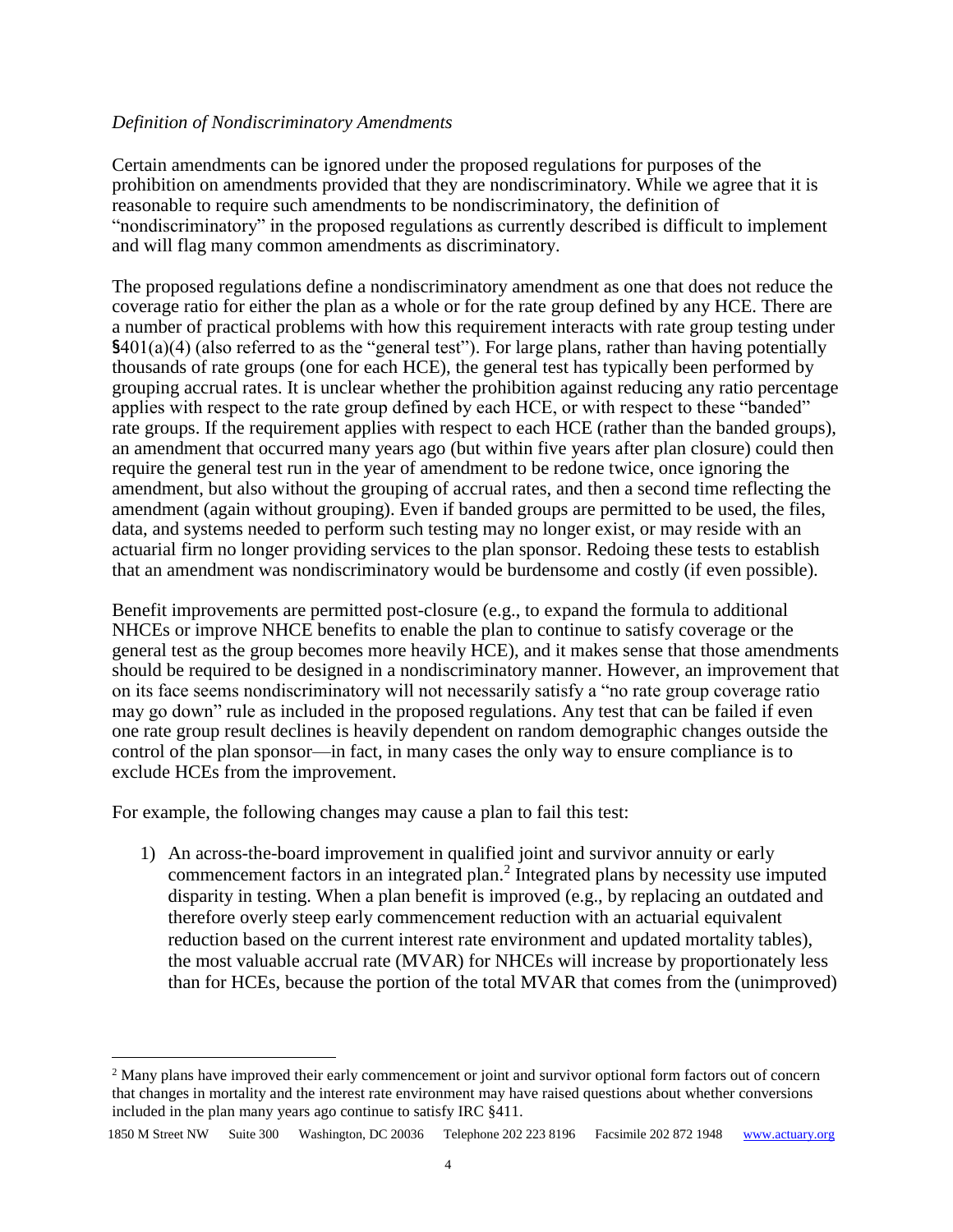permitted disparity will be higher for NHCEs than for HCEs. Any integrated plan that made such a change would be almost certain to fail this rate group requirement.

- 2) A change in the rate of accrual in a career average pay plan that is tested using the accrued-to-date method.
- 3) A level, across-the-board improvement or an improvement where the percentage increase is lower for HCEs, in either the accrued benefit or the current year's accrual, in any integrated plan that has early retirement subsidies (as the MVARs for HCEs are likely to increase more than for NHCEs because the imputed disparity includes no early retirement subsidy and represents a higher percentage of the total benefit for NHCEs).
- 4) An early retirement window where additional years of age or service are granted to all eligible participants. Because the effect on MVARs is likely heavily dependent on the ages of individual participants in the group, it seems unlikely that no rate group would decline.

We believe that the concern about allowing plans that make discriminatory amendments to take advantage of special closed plan rules can be addressed by simply requiring that, beginning with the period five years before closure:

- 1) No permanent improvements in benefits can have been made, unless those improvements were applied uniformly to either (a) the entire plan population or (b) a group that satisfied a 70 percent coverage ratio at the date of amendment (with the requirement to satisfy testing for five years after closure ensuring that the grandfathered group does not consist disproportionately of HCEs who benefitted from an increase in future accruals).
- 2) Any temporary improvements in benefits (e.g., window programs or benefits granted on facility closing) that were made for any HCE were made available on the same basis to all similarly situated NHCEs. The "effective availability" requirements for BRFs currently in the regulations would apply, and could be extended to temporary changes in benefit formulas as well, to ensure that age and service requirements for a window program are not set to only benefit a targeted group of HCEs.
- 3) Other changes in benefits (e.g., a reduction in the benefit formula, or a change to a cash balance formula from a final average pay formula) that applied to any NHCE could be required to have applied to all similarly situated HCEs, again with an "effective availability" requirement to prevent abuse.

# *BRFs in Closed DB Plans*

The proposed regulations provide relief from BRF testing beginning five years after plan closure for grandfathered BRFs in a DB plan to which a significant change in the plan formula has been made (e.g., from final average pay to cash balance) with a grandfathered group remaining under the prior formula. We believe this is a sensible rule and we welcome its inclusion in the regulations. However, we do have a couple of concerns.

1) Requirement That DB Formula Was Changed: The special rule for a benefit, right, or feature provided to a grandfathered group of employees requires that the closure amendment be "a significant change in the type of benefit formula under the plan (such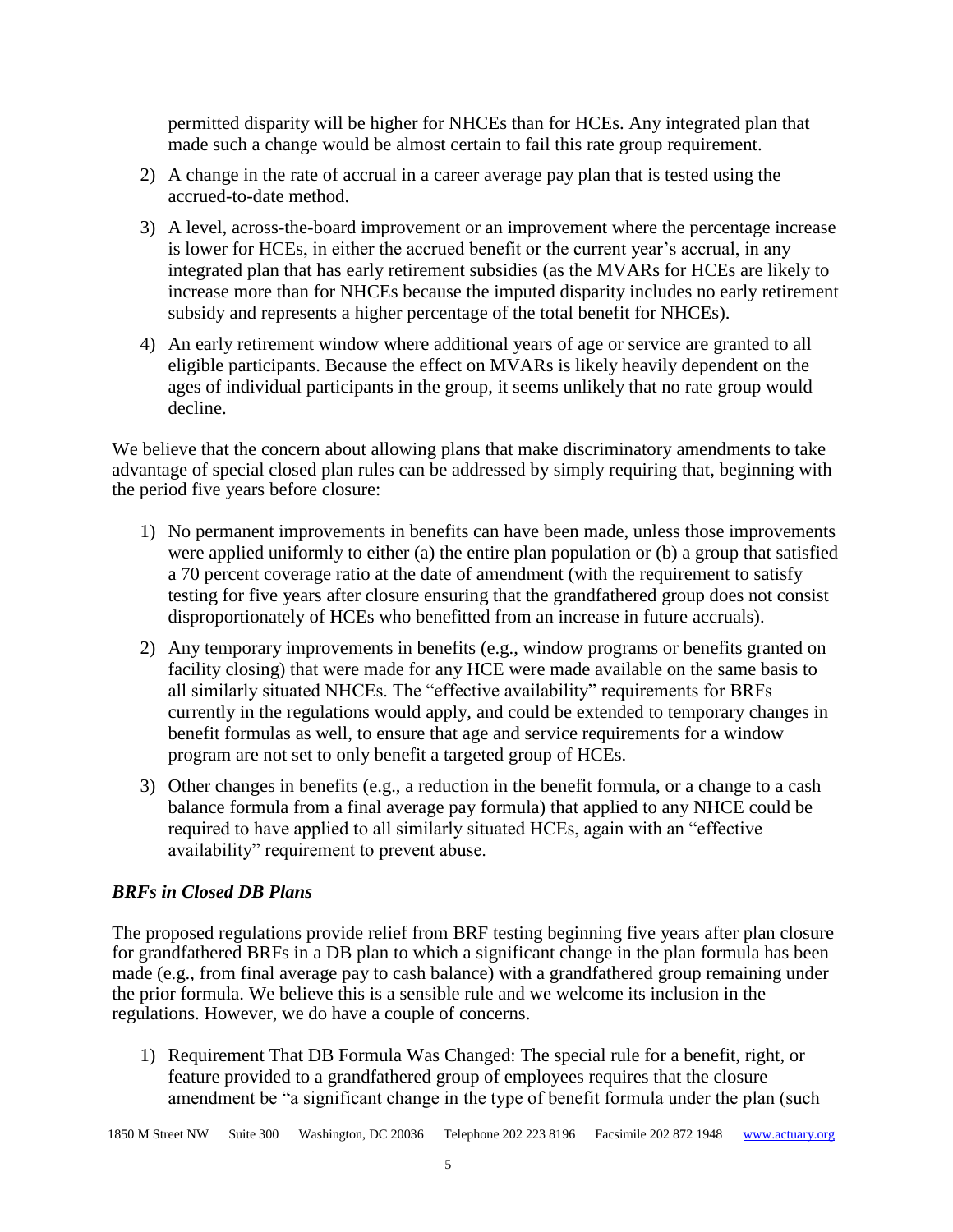as a change from a benefit formula that is not a statutory hybrid benefit formula to a lump sum-based benefit formula)." It would be helpful to have additional examples of what is or is not a significant change. For example, we ask that the regulations clarify that a change to no future accruals for new hires or non-grandfathered participants (e.g., because they are receiving only DC benefits, prospectively) is a significant change. While there are special BRF testing rules for aggregated DB/DC plans that may allow certain BRFs to be deemed to satisfy testing when non-grandfathered employees receive only DC benefits, there are a number of situations and BRFs for which this will not be true.

2) Testing of Grandfathered BRFs in Isolation: Example 1 of  $\S1.401(a)(4)-4(d)(8)(v)$ suggests that if a traditional DB plan is amended to be a cash balance plan, with a grandfathered group receiving the better of the cash balance and traditional formula benefit, the early retirement factor BRF (and any other BRFs that apply only to the traditional formula benefit) is a separate BRF for the grandfathered group, and must therefore be tested separately. This appears to be a different result from the response received in [2015 Gray Book](http://vantage.internal.towerswatson.com/Lists/TW.Vantage.Web-TechnicalRegulatoryList/2015/2015%20Gray%20Book.docx) Q&A 23, [2014 Gray Book](http://vantage.internal.towerswatson.com/Lists/TW.Vantage.Web-TechnicalRegulatoryList/2014/2014%20Gray%20Book%20final.docx) Q&A 41, and [2012 Gray Book](http://advantage.towers.com/lm/advqueryid.asp?id=88694) Q&A 21. We believe the Gray Book responses provide the more workable and useful approach, and ask that the regulations be revised accordingly.

### *Closure Date*

We suggest that the definitions of closure date and closed plan be clarified as follows:

- 1) For plans that were closed to new hires after a specified date, the closure date be defined as the hire date cutoff (because as of that date, the population that will be eligible for the plan is closed), even if some of those participants will enter the plan later as they meet the age and service requirements.
- 2) We ask that a salaried plan that allows plan entry for bargained plan participants who are promoted to a salaried position not be precluded from being treated as a closed plan, as long as the promoted participants must meet any age, service, or date-of-hire conditions as of the closure date that applied to other grandfathered participants in the closed plan.

In addition, in response to a question that was posed in the proposed regulations' preamble, we believe that guidance is needed for plans that have had more than one closure. For example:

- 1) Many plans were closed to new entrants and then, due to nondiscrimination testing problems or other issues, subsequently frozen. Those plans should be treated as closed plans for various purposes (e.g., for the DBRA rules or BRF testing for enhanced DC matches) for both the group originally excluded from the plan when it was closed and the additional group affected by the freeze.
- 2) A plan may be changed from final average pay to a hybrid design, with grandfathered participants remaining in the FAP formula, with the FAP formula subsequently curtailed in favor of the hybrid formula for the grandfathered participants, or the plan subsequently frozen.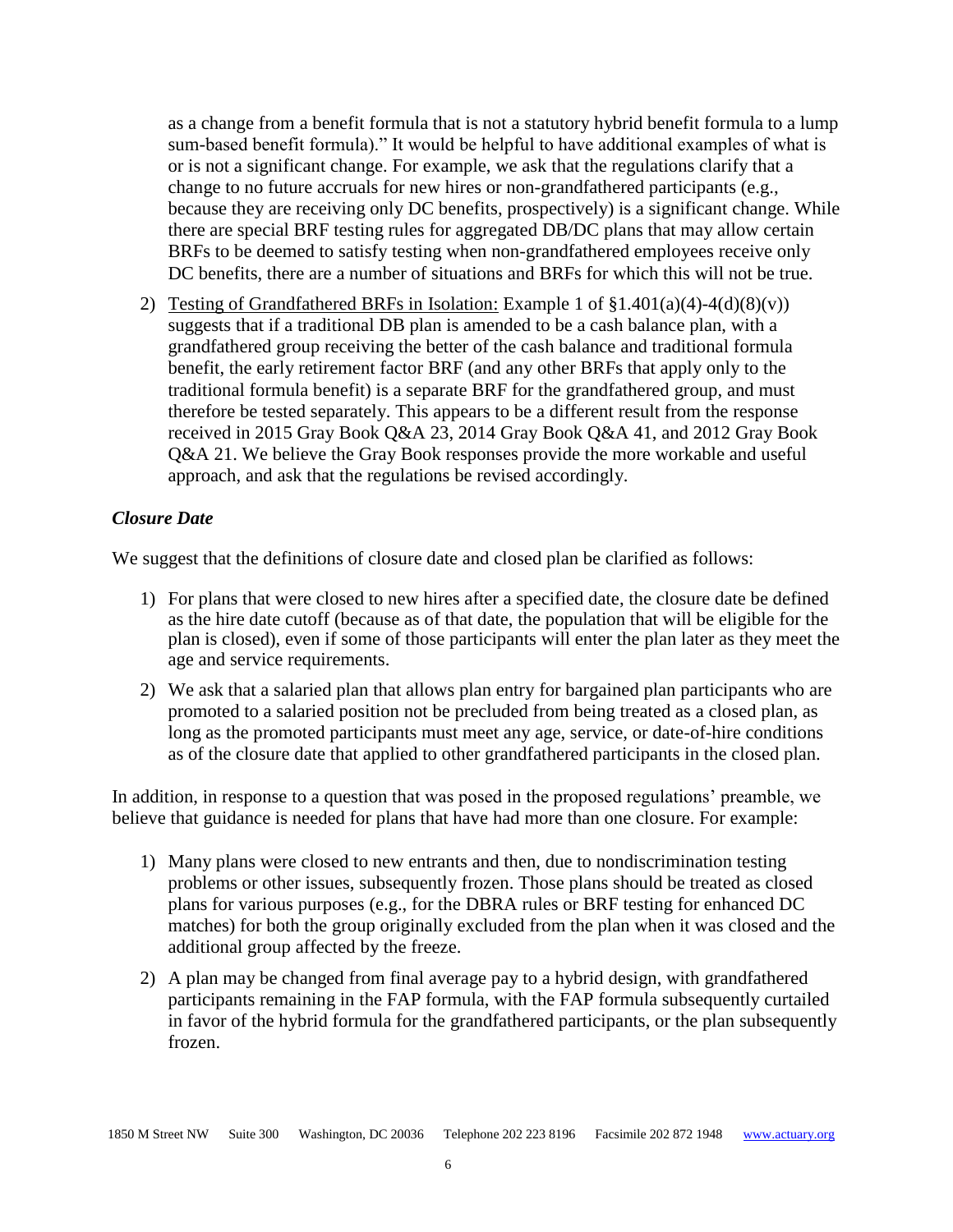3) There are often multiple closed DB plans that were closed at different times and that are aggregated for nondiscrimination testing purposes. Based on our reading of the proposed regulations, it appears such an aggregated plan would be viewed as having more than one closure amendment.

## **Proposed Changes in Cross-Testing Gateways for Closed Plans**

We appreciate the rule that would permit an aggregated DB/DC plan to test on a benefits basis without having to satisfy a cross-testing gateway, if a 6 percent normalization rate is used. We suggest that this option be available retroactively for 2014 and later plan years as well, instead of only applying after the regulations have been finalized.

However, in our opinion, the most significant problem with the minimum aggregate allocation gateway remains unaddressed. We continue to believe it is inappropriate for the allocation rates for all NHCEs to be driven by the present value of the DB accruals currently received by older, long-service HCEs. These older, long-service HCEs were covered during their career under a plan design that very disproportionately provides the highest value accruals in the latest years of service.

For example, consider that a 65-year-old, long-service HCE covered by a 1.2 percent or greater final average pay per year of service benefit formula, earning modest compensation increases, would require that all NHCEs receive an average equivalent allocation of 7.5 percent of compensation. In addition, relatively small fluctuations in compensation, especially in the later years of employment, can result in significant changes in a particular HCE's equivalent allocation rate and result in significant increases or decreases in the NHCE benefits required to satisfy the gateway.

Many of these long-service employees received significantly lower DC allocations in the early years of their career when the primary benefit delivery was via the DB plan. By forcing employers to increase the amount they contribute to NHCEs in order to satisfy the gateway requirements, employers may be forced to freeze the benefits in the closed plan to keep their overall benefit costs neutral. This result penalizes those employees who were not given the opportunity to receive DC allocations early in their career, and now will have their DB plan accruals frozen later in their career.

A rule whereby the allocation rate for HCEs could be averaged would also avoid targeting the contribution required for **all** NHCEs to the equivalent allocation rate of one or a handful of otherwise unremarkable HCEs who simply have long service and moderate increases in FAP caused by higher inflation, bonus fluctuations, or other factors. To eliminate any concern about the highest-paid HCEs receiving special benefit formulas, averaging could be unavailable if any of the HCEs is covered under a formula that did not cover a reasonable classification. Alternatively, a lower gateway requirement (e.g., the 5 percent maximum that applies to DC plans that are cross-tested), either for all plans or specifically for closed plans, may also be appropriate.

Additionally, we ask that the IRS remove the requirement that an average match rate that is taken into account for NHCEs in the minimum aggregate allocation gateway be provided under a DC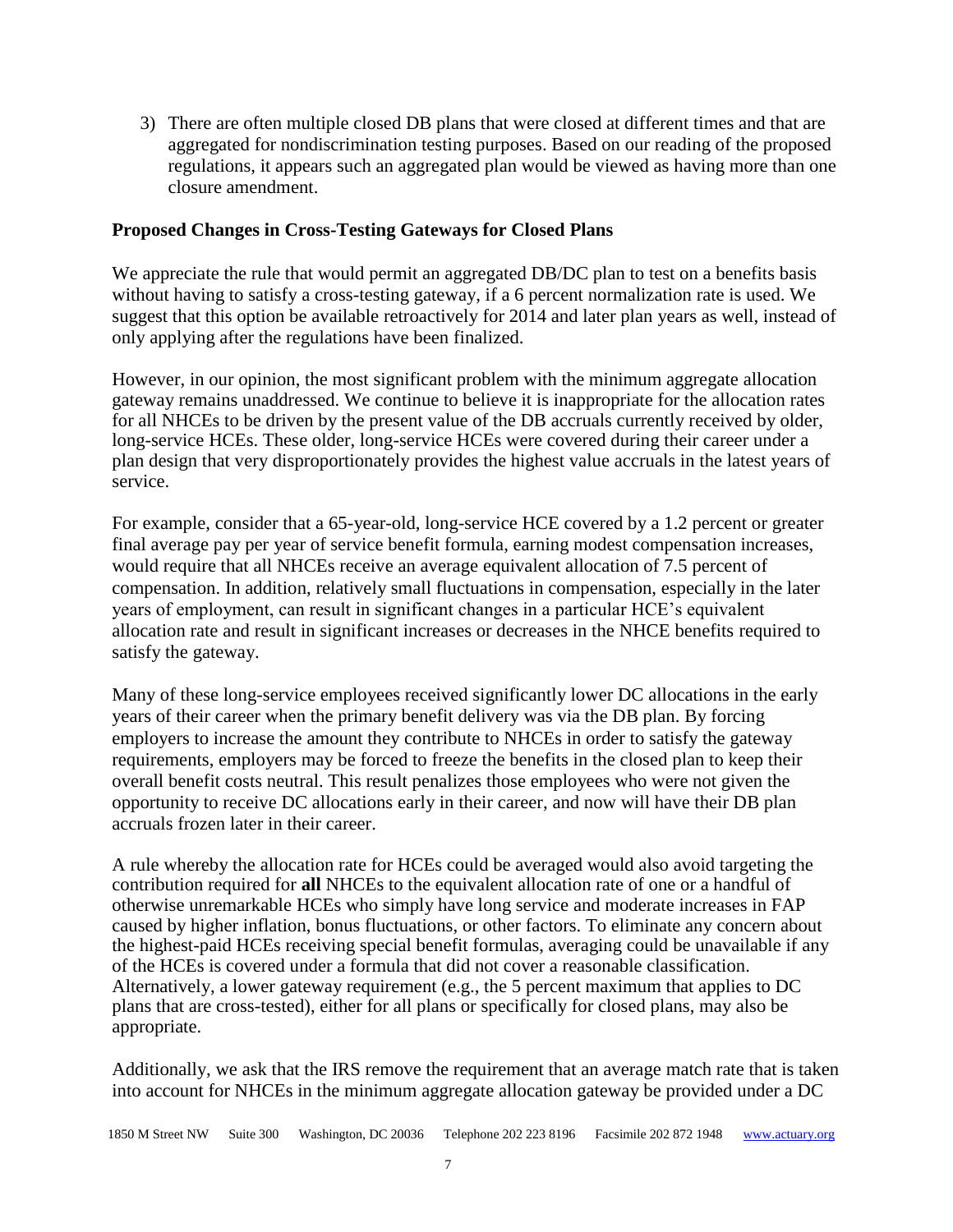plan that is part of the DB/DC plan being tested (as opposed to being provided under any §401(k) plan in the controlled group). We do not understand the purpose of this restriction, and believe that, if implemented, you should consider the following situations:

- 1) Could the match be used if the plan that includes the match has a different plan year than the aggregated DB/DC plan?
- 2) If participants receiving §401(a) contributions in the aggregated DB/DC plan receive their matching contributions under different §401(k) plans, those plans would need to be aggregated with each other and with the plan that provides the §401(a) contributions. How would this aggregation be achieved if some of the §401(k) plans are safe harbors and some are not, or if their safe harbor provisions are different?
- 3) Would relief be available to employers who previously performed Actual Deferral Percentage and Actual Contribution Percentage (ADP/ACP) testing on each plan individually who are now being required to perform ADP/ACP testing by aggregating §401(k) plans, with unpredictable results?

### **Relief for Standalone Defined Contribution Plans**

We welcome changes that make the DBRA rules more useful. Historically, these rules have generally not been used because the regulations implied that the DBRAs needed to be designed individually and required the full replacement of DB accruals. We appreciate that the proposed regulations relax the DBRA rules to allow partial replacement of lost DB accruals. However, we do have similar concerns to those expressed previously with respect to certain other changes in the proposed regulations.

The requirement to have satisfied IRC  $$410(b)$  and  $$401(a)(4)$  for the year before closure without aggregation and without the mergers and acquisitions transition rule precludes some sponsors who previously made good-faith business decisions in compliance with regulations in effect at that time from obtaining relief.

Suppose a plan sponsor is acquired by a company with proportionately more NHCEs and no DB plan. Because of the year-to-year change in the plan's coverage as a result of the change in the controlled group, the DB plan does not meet the nondiscrimination tests and thus would need to be frozen at the time the controlled group changed so the prior plan year would still have been passing. If, instead, the sponsor enhances the DC plan for the affected participants, either through an increased nonelective contribution or a matching contribution, this sponsor would not be eligible for the liberalized DBRA rules.

The purpose of the transition rule is to afford the plan sponsor some time to determine the effect of the change in the controlled group on the nondiscrimination tests and to analyze the available options. The requirement to have satisfied IRC  $\S410(b)$  and  $\S401(a)(4)$  for the year before closure without the mergers and acquisitions transition rule may eliminate an otherwise appealing path forward.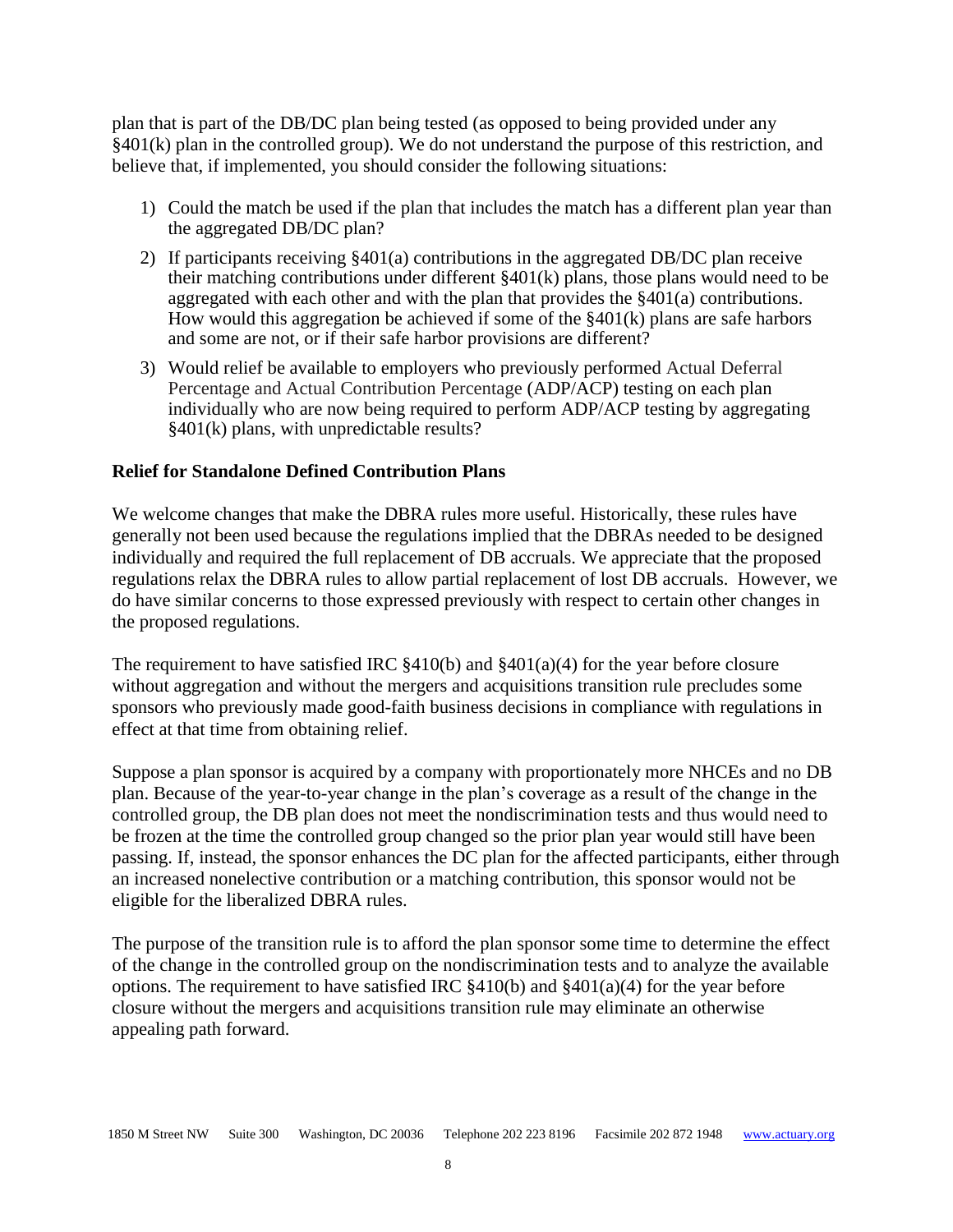Also, the proposed rules requiring no changes in the BRFs associated with the matching contributions after the plan closure should be clarified. They are unclear as to whether the BRF that could not be changed consists of only the enhancement to the underlying match rate available to other employees (so that an improvement to the underlying match rate would not cause loss of the closed plan BRF testing rule) or whether the BRF is the total match rate. We believe it should be clarified that an improvement in the underlying match rate (which increases the available match equally for grandfathered and non-grandfathered §401(k) participants) should not cause a loss of this testing relief.

In addition, we believe that the proposed requirement that the testing relief would be prospectively lost if the additional match rate for grandfathered participants is reduced would be counterproductive. Consider an employer that is deciding the level of additional match to provide to employees whose DB plan is being frozen. The employer would be less likely to provide a higher rate if it knew it would permanently lose the testing relief if it encountered financial difficulty and had to reduce the rate of enhanced match in the future. This prohibition on reductions in the additional match rate does not seem to be in the best interests of the grandfathered participants.

As discussed in the BRF section, the requirement that the DBRA not change is counterproductive. We believe that a plan sponsor must have the ability to reduce the DBRA, in a facially nondiscriminatory manner (i.e., not defined as "the coverage ratio must not decline for any rate group in the general test," a test that clearly could not be passed even if an across-theboard 5 percent DBRA were changed to an across-the-board 3 percent DBRA, just because NHCEs are younger than HCEs). Otherwise, it may simply be less generous upfront when determining the level of DBRA.

In addition, we believe the rules requiring no significant changes in the previous five years will needlessly block many sponsors from using this rule for the same reasons we have cited above.

# **IRC** §**401(a)(26) Minimum Participation Relief Still Needed**

The proposed regulations do not provide any relief for closed plans in meeting the minimum participation rules of IRC  $\S 401(a)(26)$ . This significantly limits the effectiveness of the nondiscrimination testing relief provided.

Absent relief, all closed plans will eventually have to be frozen, and possibly terminated, prior to participants earning the total benefits they would have otherwise earned under the plan's formula. Plans of smaller employers will generally need to freeze/terminate much more quickly than larger employers, resulting in far fewer participants of smaller employers having the ability to continue earning benefits under closed benefit formulas.

We ask IRS to consider providing relief from the minimum participation rules for closed plans. Should no relief be provided, we request that IRS address this topic in the preamble to the final regulations in order to provide certainty to affected plan sponsors.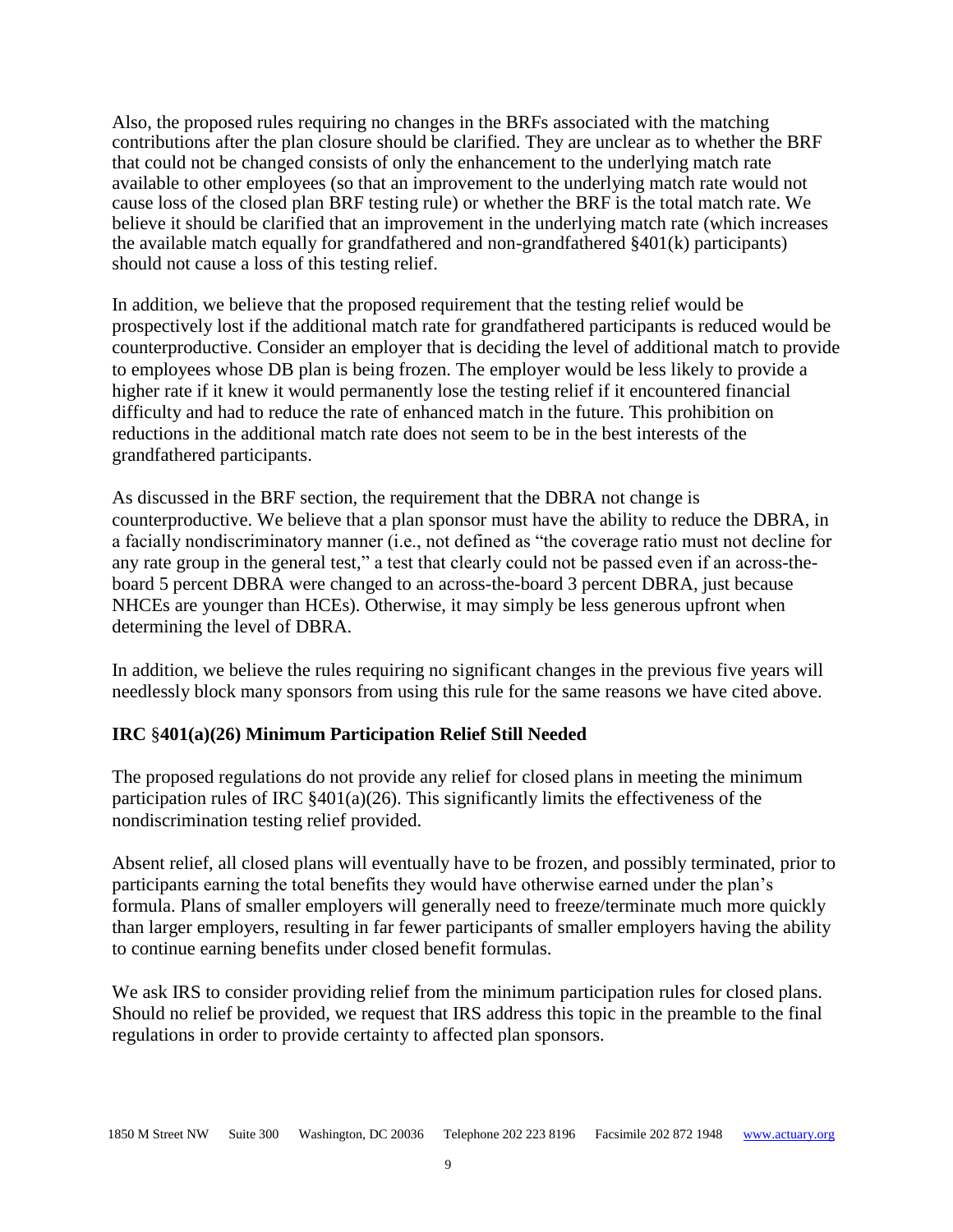#### **Other Concerns**

Sponsors that close their plans to new hires and, in order to encourage retirement savings among employees, provide most or all of the employer-provided benefit through higher matching contributions under the company's §401(k) plan, rather than through DC nonelective contributions, will not be helped by the proposed changes because matching contributions cannot be taken into account for DB plan testing under IRC §401(a)(4). This represents a large group of DB plans that are in danger of being frozen. We strongly believe that providing employer retirement contributions in the form of match is good public policy that encourages saving, increases participant engagement in retirement planning, and improves financial security in retirement. Plan sponsors, and their grandfathered DB participants, should not be penalized for taking this approach. Allowing *actual* matching contributions to be reflected in amounts testing for the DB plan would have the further benefit of incenting plan sponsors to proactively encourage NHCEs to take full advantage of the match available to them.

In addition, plan sponsors that provide certain contributions in the form of IRC §403(b) contributions, Employee Stock Ownership Plans (ESOPs), or under plans that have different plan years, cannot take credit for those contributions to satisfy the nondiscrimination testing requirements for other plans. We see no policy reasons for these distinctions.

\*\*\*\*\*\*\*\*\*

The Pension Committee appreciates the opportunity to provide input to IRS on these important proposed regulations. We would be happy to discuss any of these items with you at your convenience. Please contact Matthew Mulling, the Academy's pension policy analyst (202-223- 8196, mulling@actuary.org) if you have any questions or would like to discuss these items further.

Sincerely,

Ellen L. Kleinstuber, MAAA, FSA, FCA, FSPA, EA Chairperson, Pension Committee American Academy of Actuaries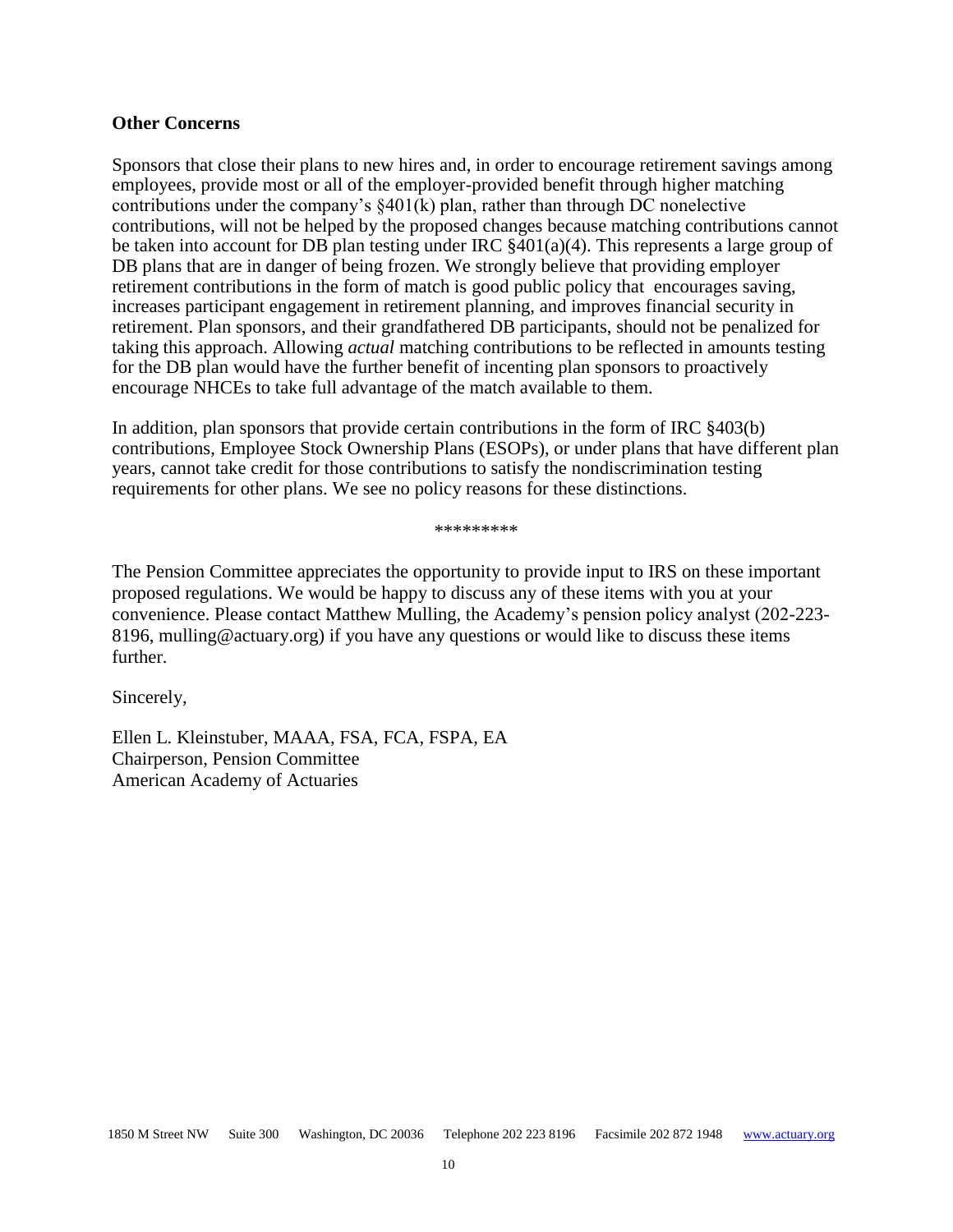## **Appendix—Qualified Supplemental Executive Retirement Plans (QSERPs) and Other Non-Uniform Benefit Formulas**

*The following comments regarding §§ 1.401(a)(4)-2(c) and 1.401(a)(4)-3(c), withdrawn by Announcement 2016-16, are offered to assist the IRS if the concepts introduced in those originally proposed regulations are revisited in the future.*

The proposed changes to the rules for plans that provide benefit formulas to HCEs that don't cover a classification of employees that is reasonable and established under objective business criteria will likely result in fewer plans adopting special benefit formulas that apply to a select group of HCEs i.e., Qualified Supplemental Executive Retirement Plans (QSERPs). However, we believe the rules may inadvertently affect a far wider range of plans and have the unintended consequence of causing more sponsors to freeze and terminate plans.

There are reasons outside of QSERPs that plans provide particular formulas to different groups of employees, and these groups may not be considered reasonable classifications (a fact that a plan sponsor may not discover until a plan undergoes an IRS audit, as "reasonable classification" is not defined). For instance, some formulas that do not apply widely may simply be protecting certain benefit formulas of an acquired group after an acquisition. We appreciate that it may not be advisable to offer a clear definition of what constitutes a "reasonable classification" of employees. However, introducing this subjective determination into what is otherwise a purely objective, mathematical test would likely cause many plan sponsors concern that they will not know for certain whether they have met the nondiscrimination requirements.

Also, it is common for smaller plans to provide different benefit formulas to different groups of HCEs, resulting in the potential for the proposed rule to disproportionately affect smaller plan sponsors. The vast majority of the small plan sponsors potentially affected by the proposed change are already meeting the "gateway" requirements to perform nondiscrimination testing on the basis of benefits or equivalent benefits. Consequently, these sponsors are generally providing higher benefits to NHCEs than would be required to pass the general test absent the gateway test. A change that further increases the cost of maintaining current plan designs could result in the freezing and termination of many of those plans.

In addition, plans with QSERP benefits that need to rely on the accrued-to-date basis to pass the general test (which would be the case for most final average pay plans, for example) may also be vulnerable to being frozen. If a portion of HCE accrued benefits are based on QSERP benefits, the plan would have rate groups for HCEs where the "benefit formula" for the HCEs fails to satisfy a reasonable classification, even if the QSERP benefit does not provide ongoing accruals and was simply an increase in accrued benefits added in a prior year. Even though current and future accruals may be under a uniform formula for HCEs and NHCEs, such plan sponsors would have two choices: (i) incur significant and unanticipated costs to increase NHCE accrued benefits, or (ii) freeze the plan. We believe the choice will often be to freeze the plan, and at the same time eliminate any gateway contributions being provided to NHCEs.